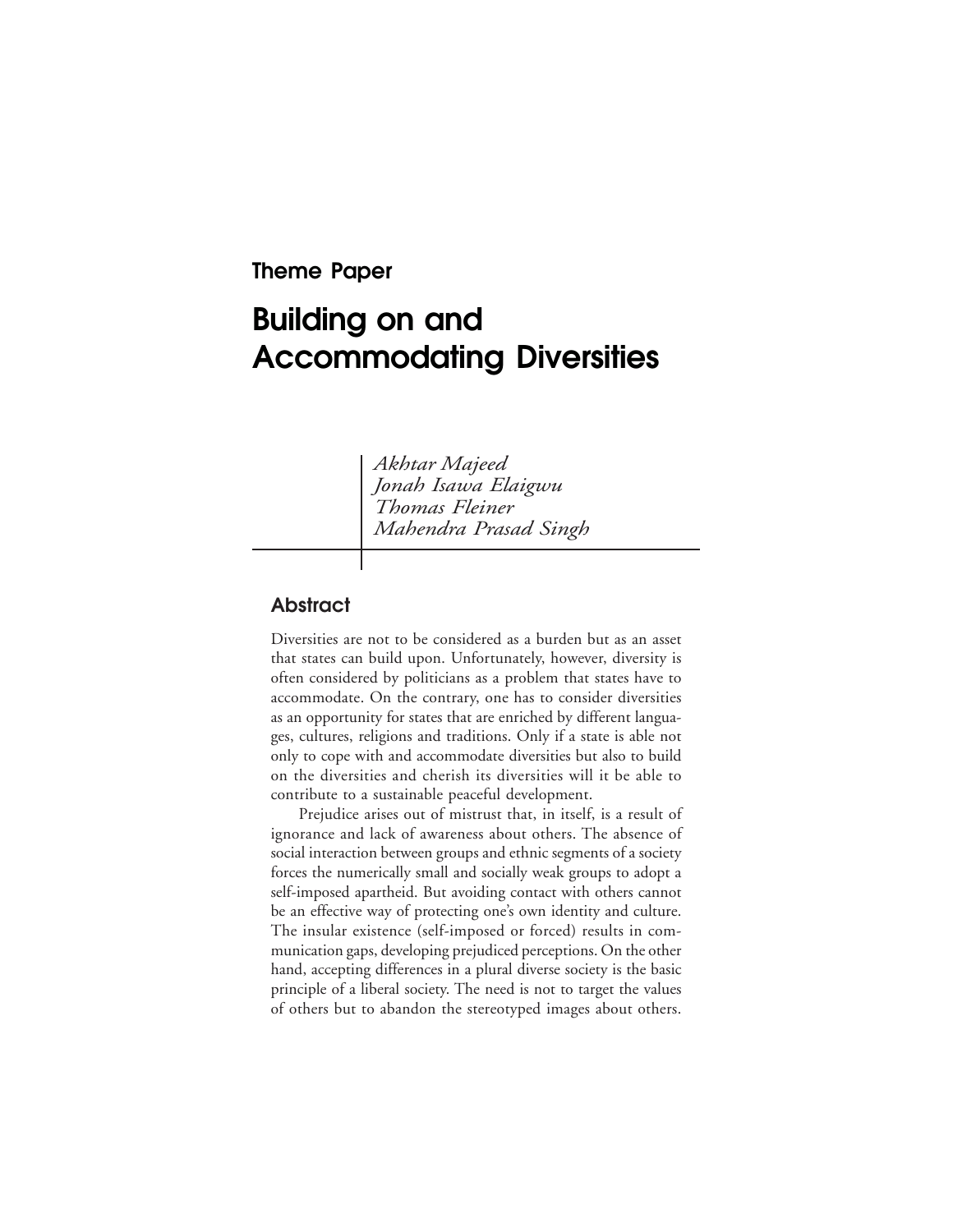In the Indian example, secularism does not mean anti-religion but is associated with respect for all religions, and the community loyalties are viewed as various levels of a wider national loyalty, crystallizing themselves at different gradients with different sectional interests**.** In their totality, these are the best objectives of national integration. As the political systems of various diverse societies, like Belgian and Indian, show it is possible to have both equality and identity; and there is no reason to trade off one's identity for constitutional equality.

## **1. Purpose of this Paper**

The purpose is to analyse the state of the art with regard to the relation between federalism and diversities. Whereas some countries chose federal structures because federalism is an additional tool to limit governmental powers (e.g. USA and Germany), others made the choice for federalism because it accommodates their diversity (e.g. India, Canada, Ethiopia, South Africa, Spain, Switzerland and many others). Federalist structures, by experience, provided the best possibilities to accommodate diversities and, in many cases, it was the only possible compromise to build on a common consensus for the structure of a multicultural state.

What makes federalism special as a tool to profit from and to accommodate diversities in comparison to other governmental systems? Is federalism at all relevant for constitutional and structural solutions with regard to diversities? What are the main structural, institutional and procedural elements that would enable multicultural federal states to build on their diversities? These questions raise a number of issues. The first issue concerns the relationship between diversity and the modern polity. Diversity in the past was usually not considered as a foundation for the building of a polity. Traditionally constitutions either denied diversity as a basic element for the nation-building, pretending rather that the nation is composed only of citizens, or they built on the majority culture of the nation (e.g. Germany). "Immigration countries" have often tried to integrate the diversities of the immigrants based on a "melting pot" concept.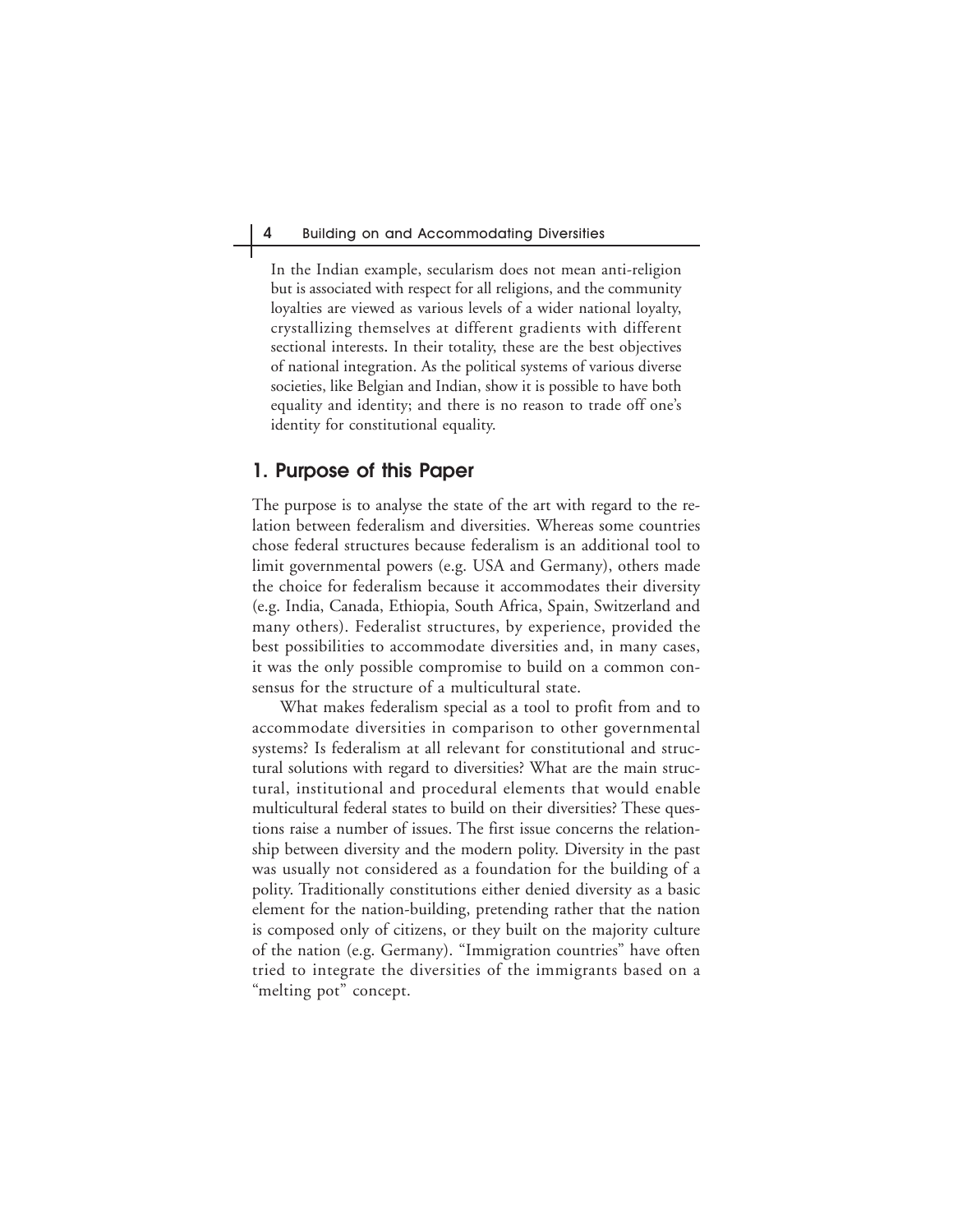The need, however, is for modern polities to consider diversity as a basic foundation for building their polity. Excluded diversities disintegrate society and consider themselves as discriminated and permanent losers within the majoritarian democracy. Culture, tradition, language and religion are an integral part of the human personality. Polities cannot ignore this and choose only those dimensions that they consider important.

Historically federalism has been designed to limit governmental powers by dividing sovereignty between the federal and the state powers. Whereas the US constitution was based on the principle that a government was best when it governed the least, constitutions like the Indian believed that a government was best when it was able to bring about social transformation and development for *all* the citizens. How then, in this context, can federalism be a foundation for a multicultural polity?

#### 1.1 Dimension of Diversities

The diverse features of a multicultural society create conditions that cannot be changed because they are rooted in a common history. Nor can they be effectively modified by violating fundamental human rights such as religion or language. Compared to economic diversities that can be changed in a society by improved equality or by political decisions approved by the majority, these diversities are not quantitative but qualitative, thus, cannot be changed only by a majority. Furthermore, they are often rooted in symbols and emotions.

Since peoples and nations are granted, according to domestic or international law, some fundamental rights (autonomy or minority rights) we consider those features as essential that facilitate the demands of a collectivity to such rights. In most cases those features depend, on one hand, on objective characteristics such as language and religion and, on the other hand, on subjective feelings of a "we" as distinct from "them" that is the "other". If the "we" is mainly defined by a *negative feeling* of the "other" a situation close to ethnonationalism arises. If the "we" on the other hand is based on *common values* that do not exclude but rather accommodate other values, the preconditions for commonalities within a polity are provided.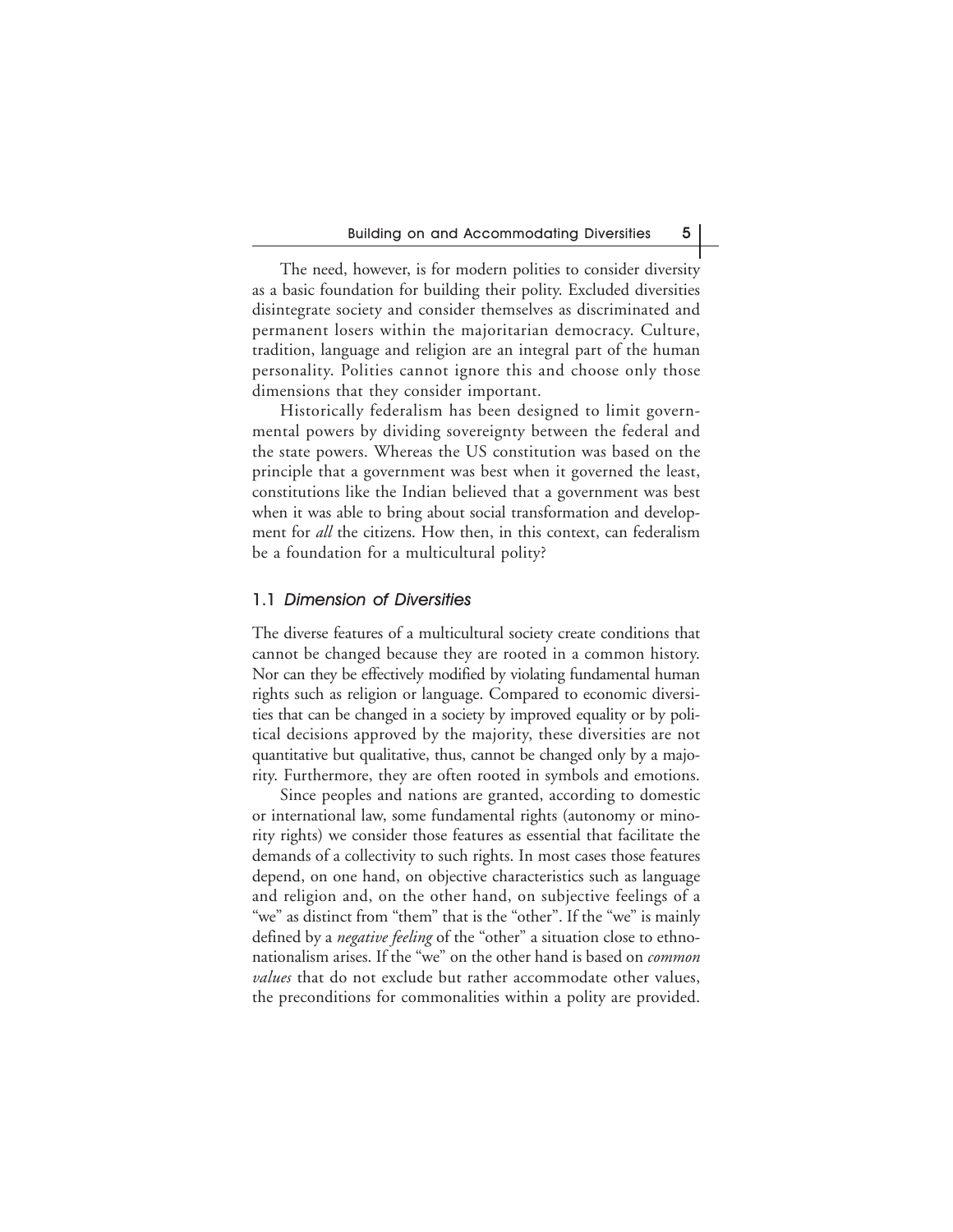#### 6 Building on and Accommodating Diversities

To achieve these goals the essential elements are: shared rule in law-making (constitution, legislation and, eventually, executive) processes, *and* regional self rule (autonomy) including group rights. Individual nations consider themselves to have a constitutional status based on their right to self-determination. In cases where peoples create common polities with other nations they need to be recognized as a state-building nation. In polities, building on different diversities, democracy needs to be consensus driven in the sense that besides the simple majority the decisions with regard to vital interests of minority groups are also accepted by the majorities of the different communities. In general, they need to *participate* in the decision-making process in order to be able to identify with the result.

Different communities need also to be able to foster their identities with regard to education, religion, communication, media, social networks, etc. However, they can only foster their identities through autonomy and self-rule. Multi-ethnic polities need to provide autonomy with regard to those vital issues that foster local identities and then to build on a common identity. If vital issues concerning the minorities are decided upon without the participation of the minorities in the decision-making process then the minority groups become losers likely to reject the legitimacy of the polity.

Communities built on diversity need to grant those diversities collective group rights. Citizens belonging to minorities need to have the feeling that the cultural value of their minority is considered equal to other majority or minority values. Minority alienation can only be transcended if the distinct communities are enhanced with group rights. Such group rights should, however, not enable the group to interfere with basic human rights. An exception, however, is where such a group may interfere in language rights to the extent of imposing within its territory their language in order to defend the threatened language of the minority. For the sake of peace within the polity some human rights may be limited for the protection of the group rights.

Polities building on group identities provide both some overarching shared-rule among different diversities and some regional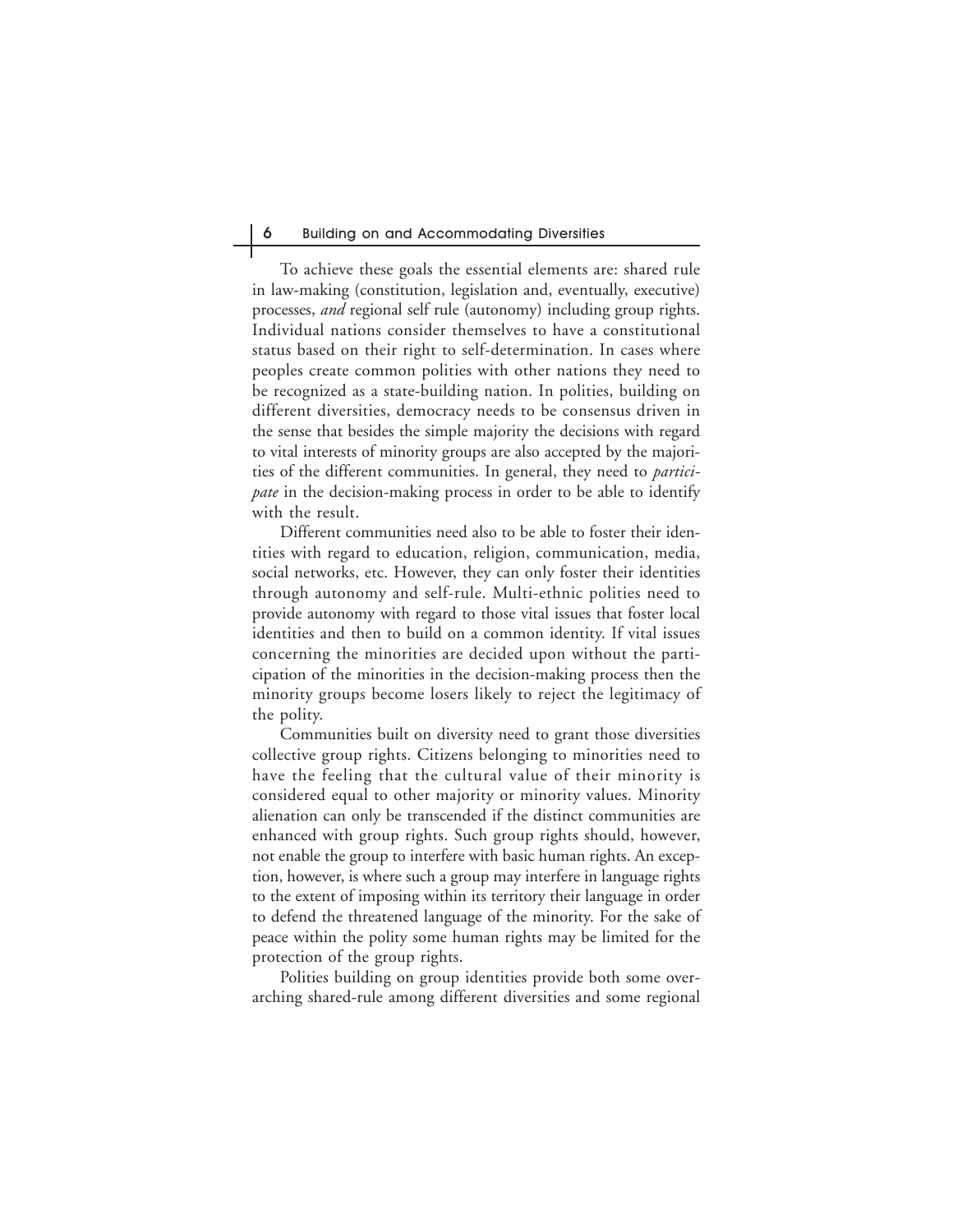self-rule by decentralization or federalization. The most challenging issue, though, relates to the constitution-making procedure for the design of those institutions. What should be the impact of diversities at the level of constitution-making? The main principle to be considered is the principle of inclusiveness, consensus and compromise. The final goal to be achieved must be to get the great bulk of the society and of the different diversities to have ownership of the constitution. Thus, the process must find a good balance between efficiency-building and accommodating diversities. Negotiators must be aware that such processes can only achieve these goals if they are able to build trust and tolerance among the diversities based on a spirit of reconciliation, partnership and mutual respect.

Unitary states do not build on diversities although they can accommodate diversities partly by centrally determined decentralization. Federations, on the other hand, can provide at the same time not only constitutionally guaranteed regional self-rule for the federal units and but also shared-rule at the central level, such as by a two chamber system or even in the organization of the executive. Additionally, federal systems can install mechanisms for peaceful management of conflicts among different diversities or recognize diversities with the formation of new constituent units. Special procedures for the protection of vital interests of minorities, organization of the executive with several members representing diversities, and other special arrangements are also possible. Finally, one can imagine even a very loose federation, such as the Union between Serbia and Montenegro that was almost confederal and which provided even the possibility for a unilateral secession of the federal units. The latter provision has existed also in the constitution of Ethiopia.

Diversities enrich politics, culture, legislation and the judiciary. They educate people to tolerance, flexibility and mutual respect. By their nature human beings are diverse. A polity that builds on and accommodates diversities provides for more justice and better guarantees of human dignity because it respects the reality of the diversity of the human nature. On the other hand, the main risks of such diversities are stalemates and inefficiency. Any decision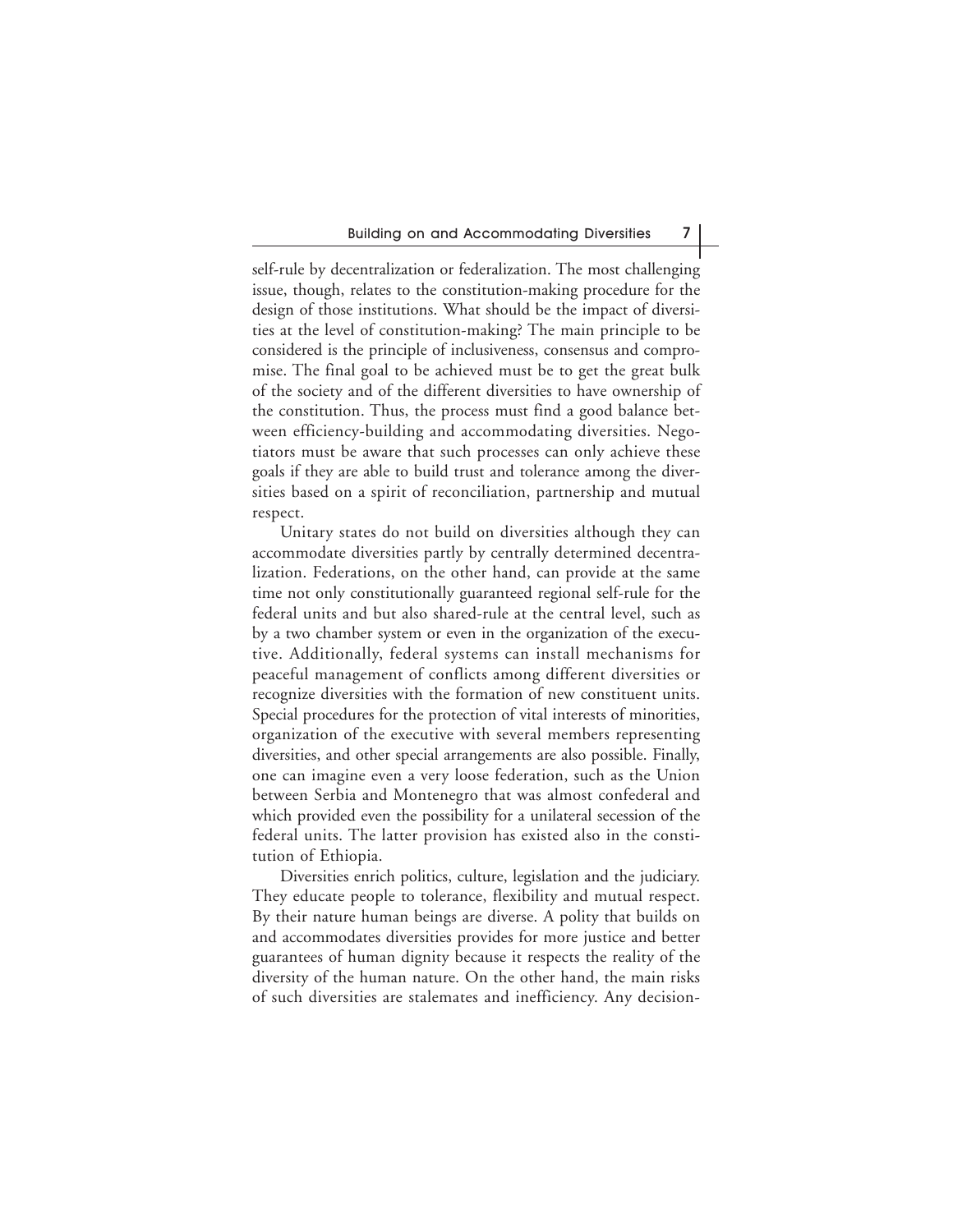making process has to find a good balance between the vital interests of the different diversities as groups and the interests of each citizen. Account must also be taken of the interest of the majority. In these cases it is particularly challenging and difficult to find a good balance that will be accepted by all the concerned diversities. In most cases, secession is the worst solution possible because it generally creates new minority problems when diversities which do not belong to the newly created ethnic majority are created.

Diversities can also be accommodated by a confederal model based on an international treaty. An example is the European Union which has drafted a treaty constitution in order to take into account the grey zone between a classical alliance of states and a new sovereign member of the international community composed of different constituent units. The confederal model has historically been used as a bottom up approach which in practice has often culminated in a federal system such as in the United States and the Swiss Confederation.

## **2. The Issue of Legitimacy and Nation-Building**

Constitutionalism of the Enlightenment period turned the legitimacy of the state from the grace of God into the secularized grace of the people. But today, the most challenging issue with regard to diversity is that of the legitimacy of the state based on the notion of the nation. The system of law and justice, based on political authority, derives its legitimacy from the basis that no one group should eliminate and overshadow the needs of others. At the same time, the desire and need to identify some common goals and purposes, and to establish not just political legitimacy but political accountability, becomes the basis of nationhood in plural and diverse societies. Thus within the broad theme of building on diversities, nation-building in a diverse society is the first subtheme we have identified for consideration.

In principle, nations either exclude diversity because they are only composed of rational "citoyens" (e.g. France, Turkey), are based on common language, culture and tradition (e.g. Germany), or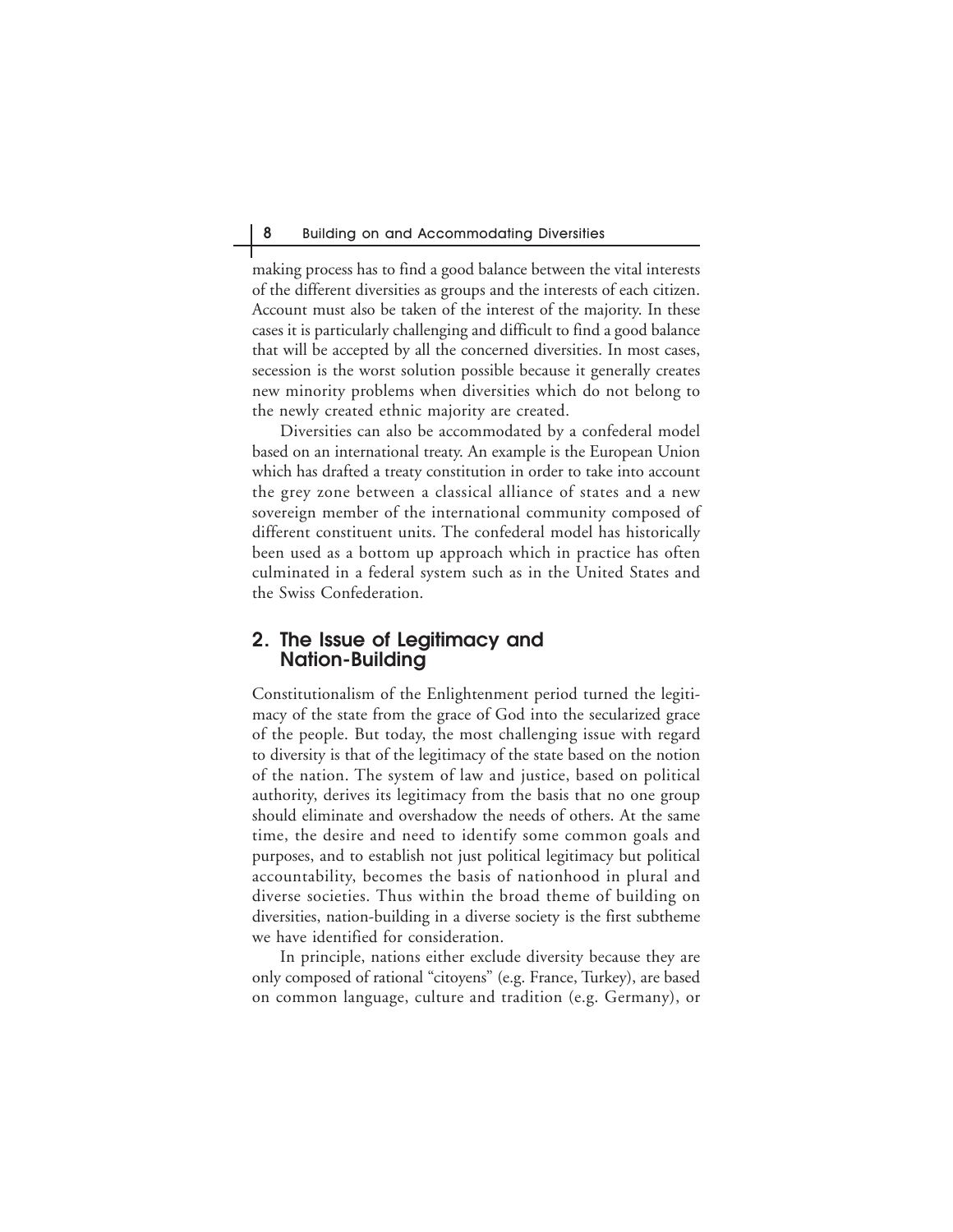ignore diversity because they set up new communities integrating diversities into a melting pot (e.g. USA which additionally considers native nations as special units). Actually almost all countries have to cope with the reality of multi-ethnicity. To whom does the state belong in these cases: to the rainbow nation (South Africa), to the peoples of the cantons (Switzerland), to the Spanish nation excluding nationalities (Spain), to the Regions and the Communities (Belgium), to the nations, nationalities and the peoples (Ethiopia), or to the people representing a "unity in diversity" (India)?

All these concrete examples reveal that practitioners and scholars need to explore the different possibilities for including diversities within the concept of one nation without discriminating against minorities. Indeed, each polity should belong to the nation that is the bearer of people's sovereignty. But what is that nation?

Can one solve the problem by inclusiveness and label the nation as a "composed nation"? By accepting such solution the state needs to define the status of these different diversities composing the nation. Do they have the status of a state and thus need to be all on an equal footing? Does the polity only belong to the majority within the nation? Then minorities will feel discriminated as permanent losers within the majoritarian democracy. Does, on the other hand, the state belong to all the nations on an equal footing? Then the majority nation may feel discriminated in its relationship to the minorities.

These challenges are mainly caused by the emotional and subjective feelings peoples have considering themselves to be part of a certain ethnicity. Such feelings of belonging depend often on a negative label of the "others" as opposed to the "we". How can someone, who considers him or herself to belong to a certain minority, accept being part of a composed nation, when this nation is composed mainly by negative feelings towards the majority nation? How can one include different nations into a composed nation, when those ethnicities mainly depend on a negative outlook to ethnicity? The only way to turn these dilemmas into an asset is a creative concept for an integrating nation-building process. This explains the importance of the first subtheme we have identified.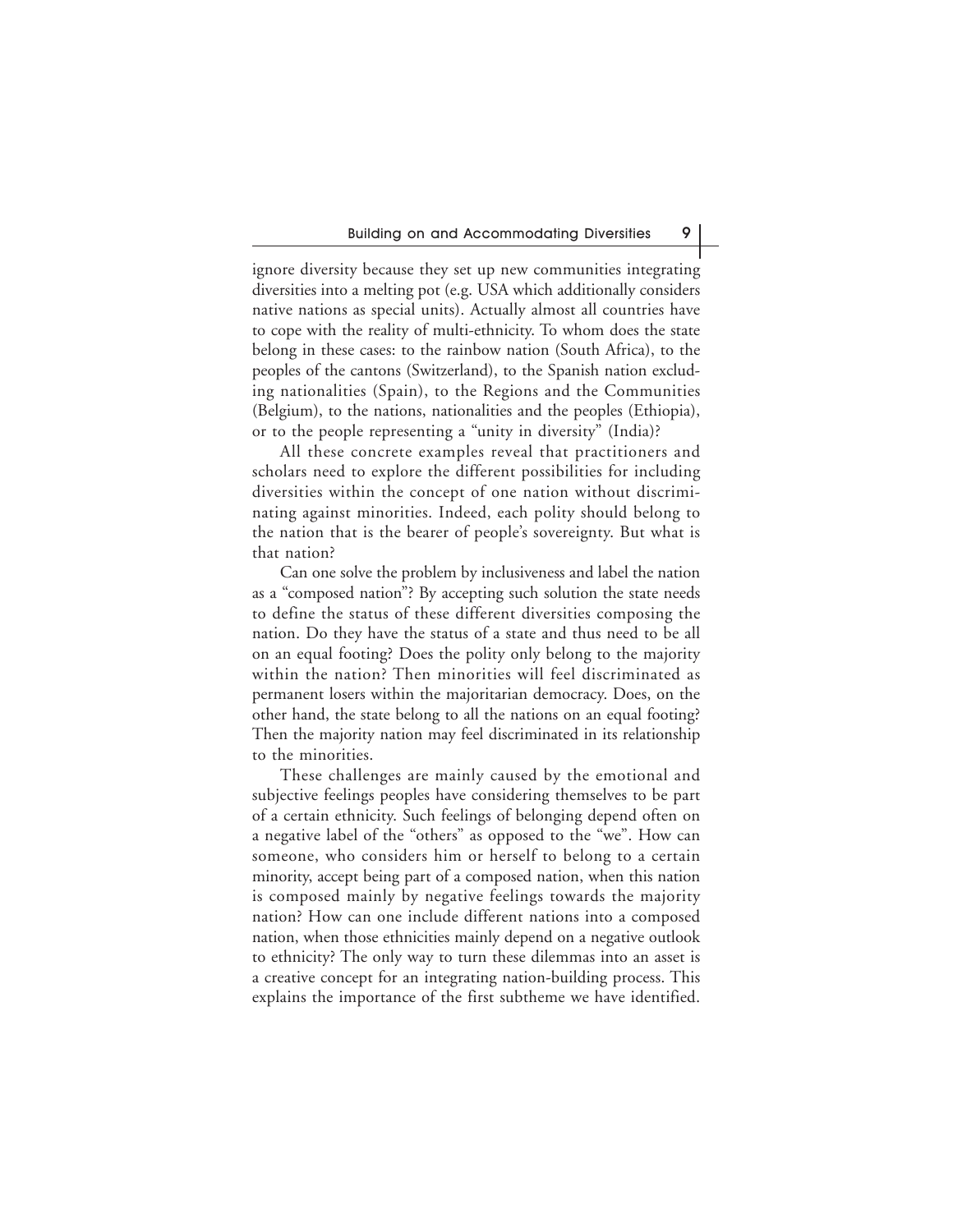## 2.1 Nation Building

A nation-building process needs to generate, for all members of a nation, the feeling of belongingness in the sense of the "we" in relation to the "others". For composed nations such a nation-building process needs to unite diversities through common values shared by the respective ethnicities and distinct from values of the particular nations. Universal values such as rule of law, democracy and human rights by themselves will not bring diversities together because they apply too broadly to mankind and not particular federal polities. A more specific value could be federalism, direct democracy or the bottom up process of a consensus driven democracy with a concept of regional autonomy close to collective group rights.

If values, that hold and bring the concerned nations together are commonly accepted, the composed nation can build a new feeling of a broader "we" including all nations within the polity. Such a nation-building process, determined by democratic decisionmaking processes that involve the entire society by elections or by votes on referenda can create the necessary feeling of togetherness and belongingness. For the rainbow nation in South Africa, most important for the nation-building process was the double phased constitution-making process that required the adoption of an interim constitution followed by election processes for the constitutionmaking assembly and parliament creating the final constitution.

One must acknowledge the fact that ultimately the nationbuilding process is a never ending process. The nation-building process of composed nations is in fact a permanent evolving process with its normal ups and downs.

Processes with the aim of nation-building that discriminate within the procedure against one or several communities, will never achieve a common feeling of togetherness. Only, if an equal footing is respected, will the nation-building process have a chance to integrate the less numerous nations into an overall composed nation. Article 2 of the Spanish constitution has until recently only recognized the Spanish (Castilian) nation and considered the other peoples as subordinate nationalities. This discrimination of the nationalities has been one of the main impediments for the creation of a broader Spanish nation. Logically the shared rule principle with regard to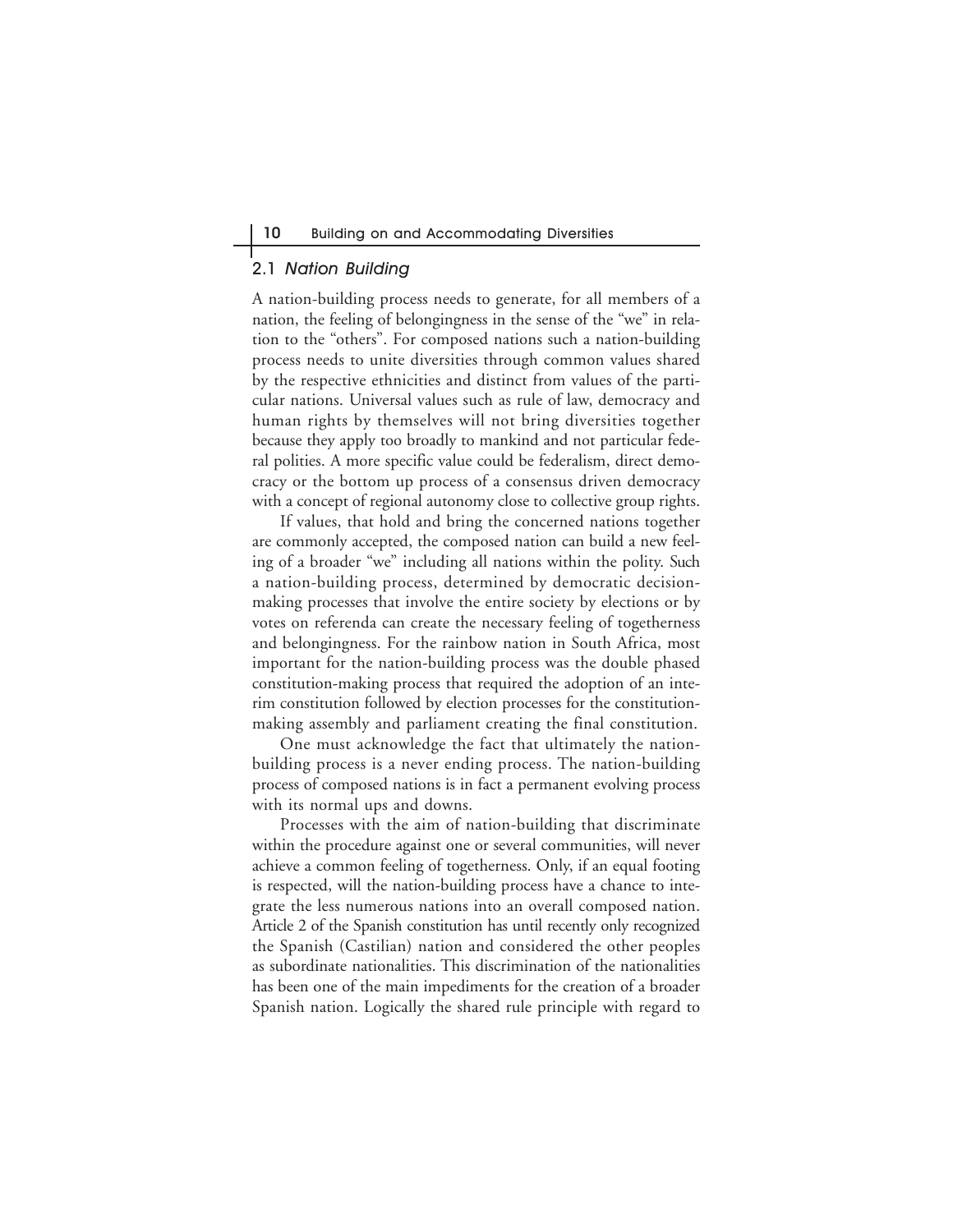all concerned nations has to be fully implemented in the nation-building process. This principle has also to be widely implemented in the civil society particularly in the field of media and communication.

#### 2.2 Asymmetry and Nation

Federal polities may have to take care of at least some asymmetries with regard to the complexity of their multicultural population. Some federations have tried to overcome this asymmetry by turning social asymmetries into legal equality. Although, in Switzerland, the number of German, French, Italian and Romansh speaking peoples is strongly asymmetric, the first three languages are constitutionally treated as equal official languages although in practice there are important asymmetries. The main problem for all multicultural states is how to take such asymmetries into account during the process of constitution-making. Some federations provided for instance equal status of the unequal federal units. As a result, the value of a vote of a citizen of Appenzell i.Rh. in Switzerland, for instance, counts 37 times more than the vote of a citizen of the canton of Zurich with the largest population.

In Canada the "Meech Lake Accord" failed because it appeared to privilege the province of Quebec and would have created greater asymmetry with regard to the other provinces. The Annan Plan for Cyprus was rejected by the Greek Cypriots mainly because it had supposedly privileged the much smaller Turkish Cypriot population. One of the main problems of the failed union between Serbia and Montenegro was the extreme asymmetry in size of the two units equalized legally by the Union. Cyprus, Serbia-Montenegro, Sri Lanka, Saint Kitts and Nevis, and Belgium teach us that the most difficult challenge with regard to asymmetry has to be tackled in countries divided by only two asymmetric groups. Other countries such as Russia, India and Australia, with multiple types of different federal units, have faced less explosive challenges.

Most federations composed of different diversities are confronted with the claims of multiple loyalties. In particular political leaders in the less numerous communities often foster the loyalty of their "nationals" against loyalty towards the majority nation. Such controversies turn often into violent ethnic conflicts. Federations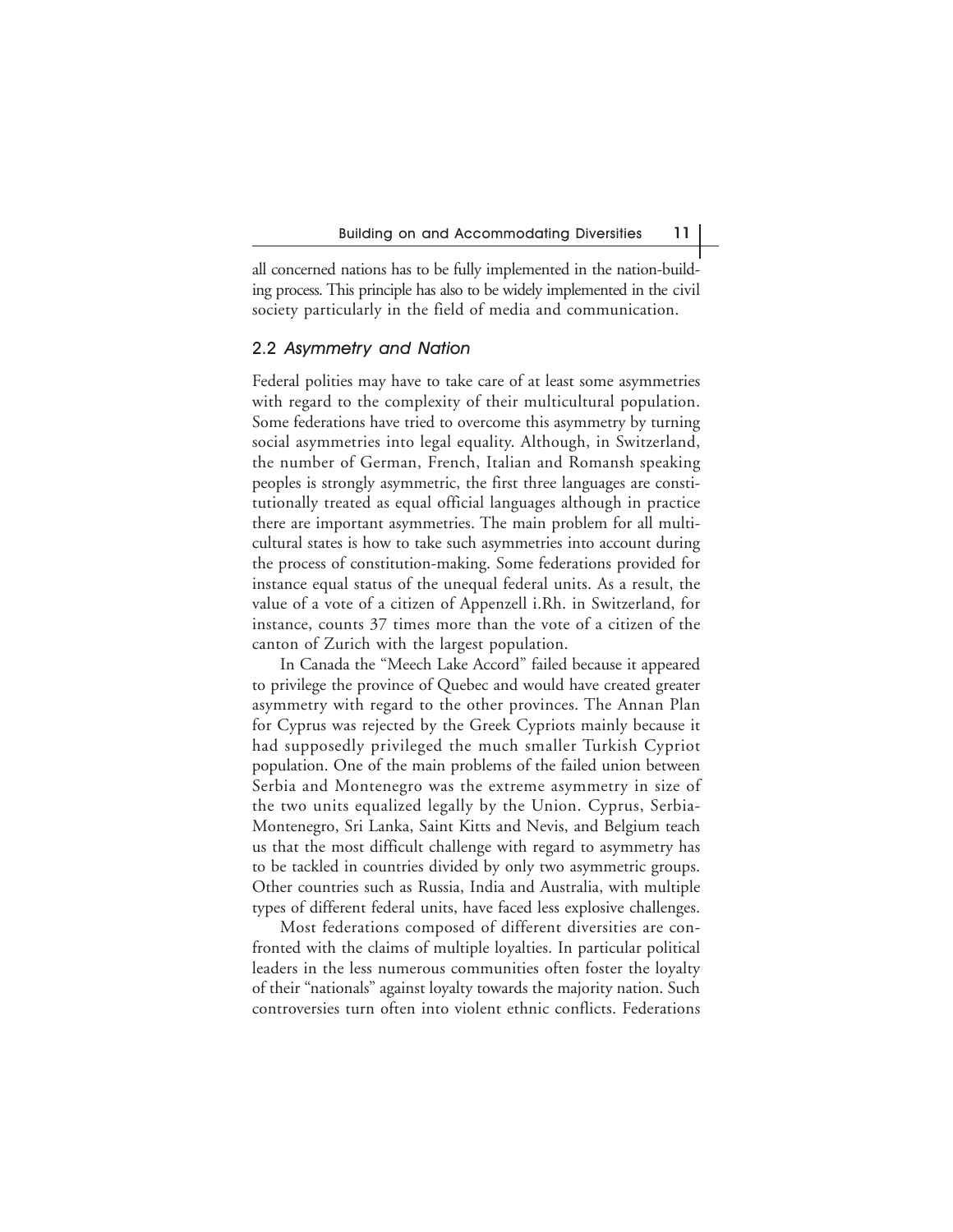composed of diversities need to accept and develop the multiple loyalties of their citizens. The Swiss federation for instance has a distinctive threefolded citizenship concept. Each Swiss national needs to be a citizen of its municipality and its canton in order to become a Swiss citizen. This legal concept of citizenship reflects the acceptance of the principle of multiple loyalties as a foundation of the Swiss diversity.

One of the most important challenges of asymmetry is the principle of equality. What has to be considered as equal: each individual or each community notwithstanding the number of its citizens? For the French, with the concept of the unitary state based on the individual "citoyen" the answer is clear: only equality of the individual citizen counts. Based on this concept minorities, and in particular diversities and thus ethnic communities, will have to be ignored as political entities. The other extreme would be to consider only the equality of each community. This is in principle the concept of international law that considers all sovereign states as equal no matter what their size. Which should have priority: equal rights of citizens or the right to be equal as a member of a community? A bicameral federal system can provide a valid compromise for such a dilemma by providing a two-chamber legislative structure—one chamber composed according to the number of the citizens and one chamber composed according to the number of the federal units. The difficult issues with regard to different quotas in the second chamber and to the relationship between the chambers will then still have to be decided.

## **3. Autonomy**

A second subtheme we have identified for consideration is the role of "autonomy" in accommodating social and political diversity.

### 3.1 Notion and Function of Autonomy

Autonomy is often described as the principle of self-rule. In this sense regional autonomy is the right of a constituent unit in a state to rule on the issues within its constitutional competences. Constituent units may have self-rule with regard to their own constitution-making and thus have their own constitution relating to their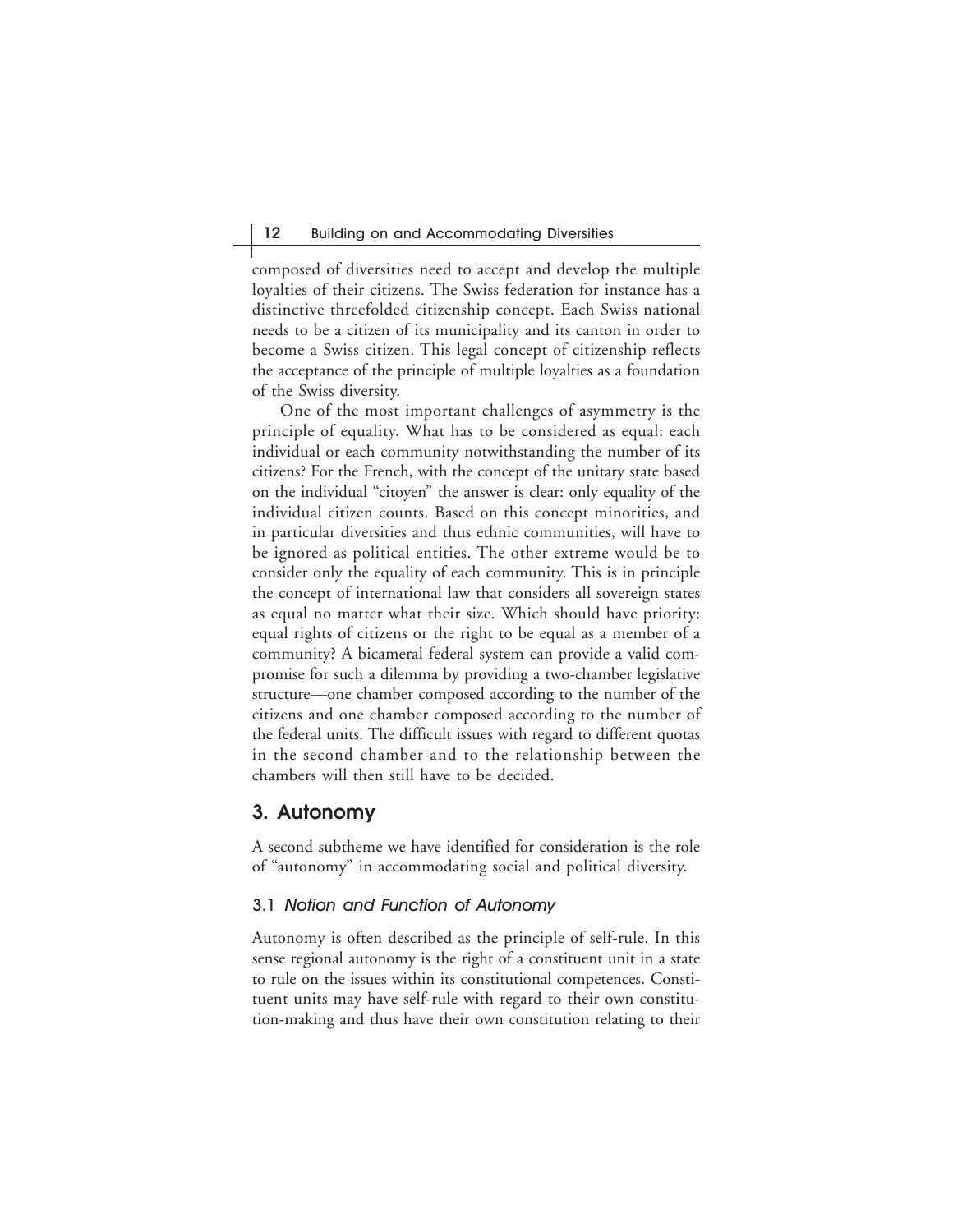own legislative, executive and judicial powers. With regard to the content of regional autonomy there are different varieties and degrees of decentralization possible. The member states of the European Union consider themselves sovereign although an important part of their legislation is ruled by the European Union. Hong Kong is under the sovereignty of China but has its distinct legal system. Greenland belongs to Denmark but is not a member of the European Union. On the other hand, the federal units in the Russian Federation or in Austria have less autonomy than the autonomous regions in the unitary (but decentralized) system of Sweden.

Most important with regard to autonomy is the allocation of financial resources. In fact real autonomy is only possible when the autonomous units can also levy their own taxes and have the ability to finance their tasks with their own income. With regard to the finances, it is of utmost importance, nevertheless, that financial inequalities among the different autonomous units are equalised by special tools for fiscal equalization since financial disparities can be corrosive. Such equalization is politically feasible, however, only if there is a minimum solidarity among the different autonomous units.

With regard to the challenge of diversity, regional self rule and autonomy is, together with the shared-rule principle, the most important structural tool to accommodate different diversities within a state. The various diverse groups can foster their own culture and identity if they have a measure of autonomy. In a federal system different communities are able within the overarching federation to enhance their own interests based on their special identities by enjoying at the same time both the advantages of profiting from being members of the superior federation and retaining their cultural identity through the guarantee of autonomy for their cultural development.

Autonomy in order to accommodate different diversities can be provided in different ways. A unitary system can decentralize, by central legislation and assigning special competences accommodating the particular demands of different regions with regard to their vital interests. In such a system autonomy depends totally on the whim of the majority in the central legislature. In states where particularly minorities desire stronger autonomy and devolu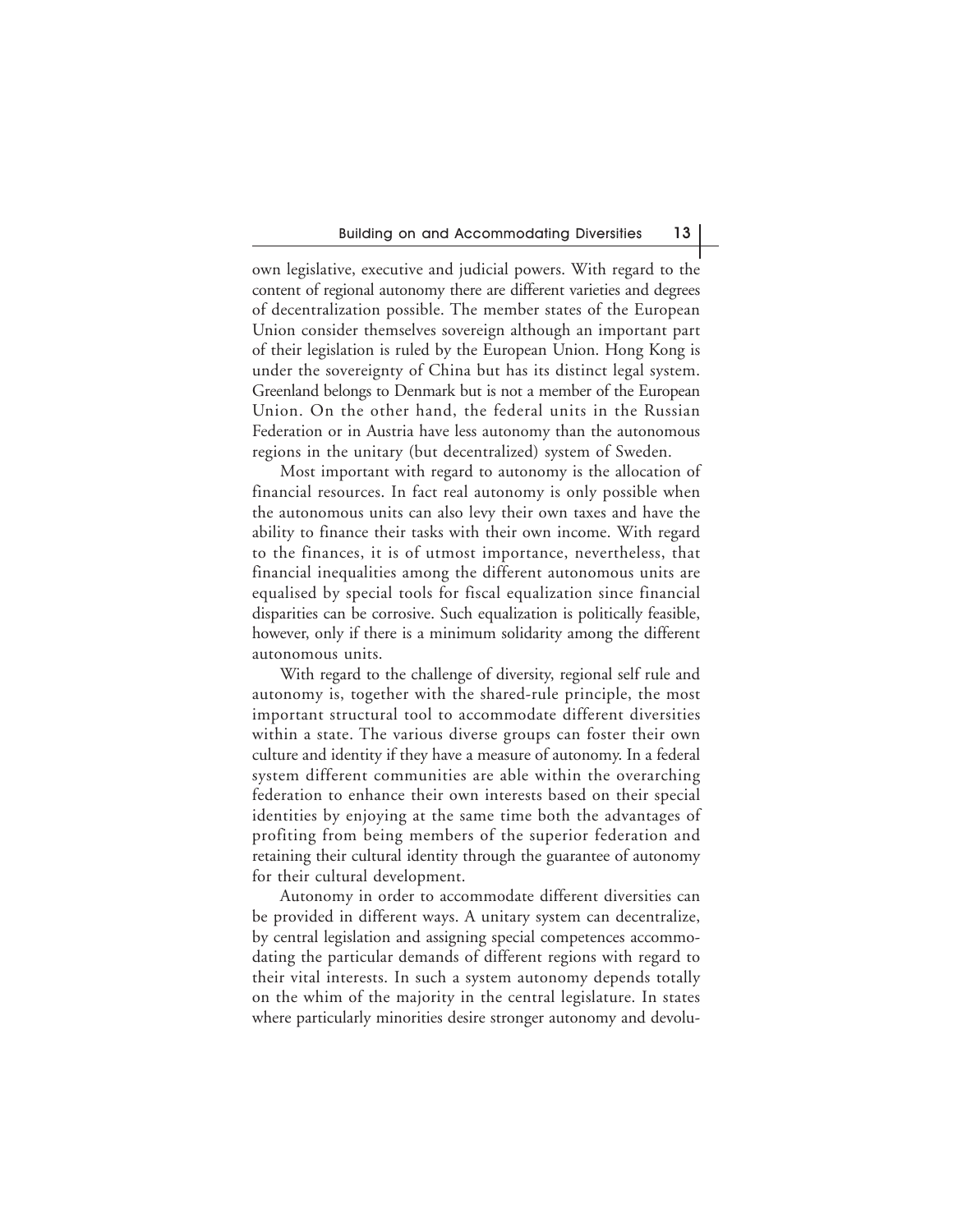tion, some constitutional guarantees with regard to the autonomy granted are indispensable to protect minorities. In federal systems the distribution of powers is generally defined by the constitution. Thus, the constituent units enjoy constitutionally guaranteed legislative, executive and judicial powers. Furthermore, through their constitutional autonomy they can in addition also accommodate local diversities by internal decentralization granting autonomy to their municipalities.

#### 3.2 Integration and Autonomy

Autonomy as a tool to accommodate diversities is often rejected with arguments that it prepares the way to secession, leads to disintegration, undermines solidarity within the state, and creates important inequalities. Consequently autonomy is often regarded as an impediment to integration and instead systems of multiethnicity based on individual human rights are advocated in the belief that minorities will be able to foster their special identities within the melting-pot or multi-ethnic system.

Whoever explores these challenges will detect, however, that federations with the guarantee of strong autonomy for their constituent units have in fact had the opposite experience. Indeed, strong autonomy has often fostered the real accommodation of diversities because unity can only be sustained on the basis of mutual respect and tolerance. If the citizens feel at home and secure within their regional and local community, they are more willing also to identify as citizens of the larger federation. They will be convinced of the win-win benefit from being part of a federal system. They can both foster their identity within the constituent unit and profit from the advantage of the bigger state through cooperating in the shared rule with other diversities at the central level of the federation.

## 3.3 Diversity as a Foundation or Goal of Autonomy?

Different concepts of autonomy are possible. In most cases autonomy is granted on the basis of territory. Autonomous regions, constituent units or even municipalities controlling a specific territory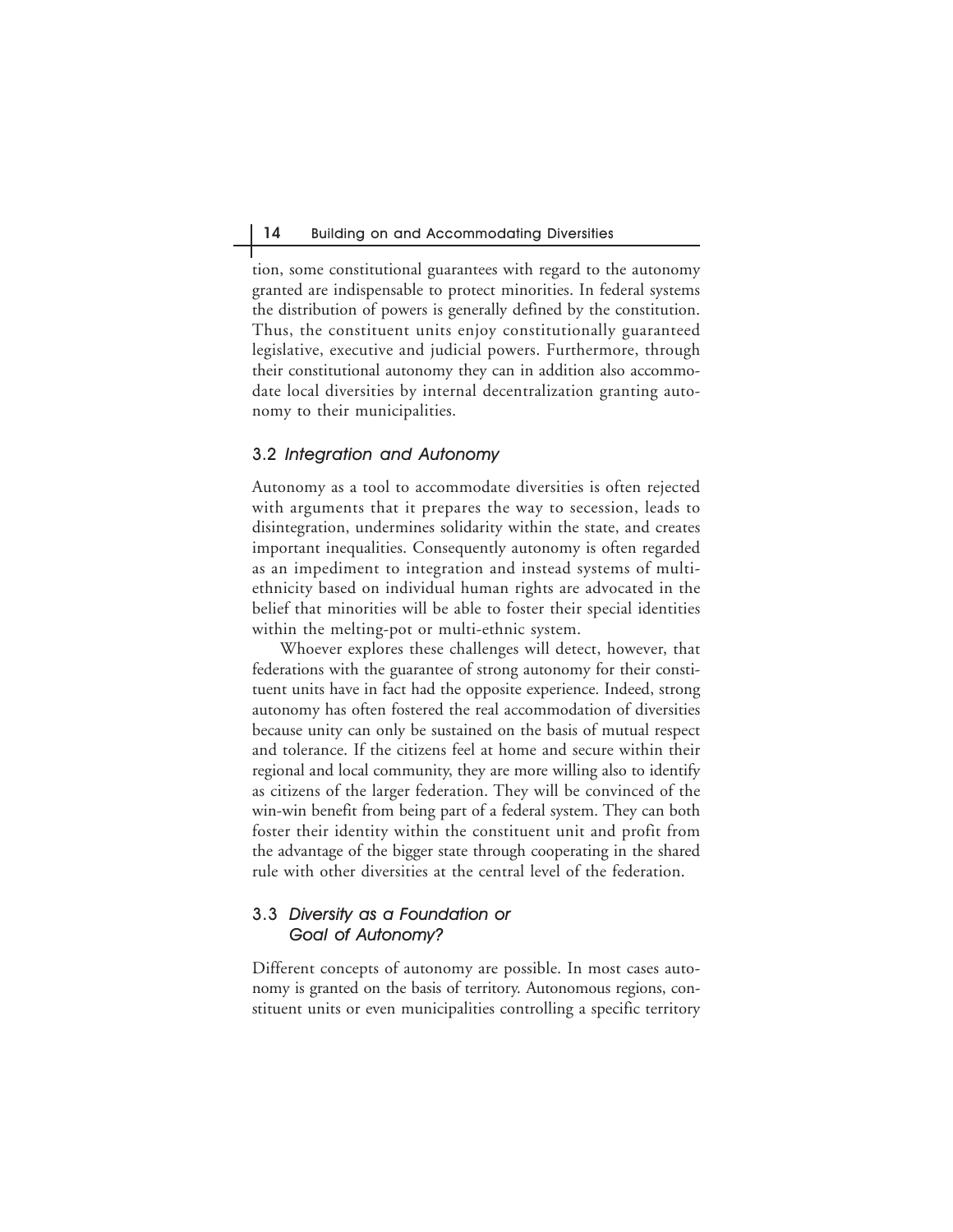are granted autonomy. In cases where diversities are dispersed throughout the entire territory of the federation and where they cannot therefore be accommodated on a territorial basis, the only alternative possible is so called "personal autonomy" which may be granted as a collective right to certain communities. Belgium and in particular Lebanon have partially provided in their constitutional systems for such a concept of personal autonomy.

Diversities should not be tolerated only as a special burden by the majority. Diversities in fact enrich the polity with additional values. Only by granting autonomy, which can foster the diversities and the different identities, are federations able to profit from this enrichment. By providing autonomy to different communities a federation both builds on and fosters the diversities. By enhancing diversities it enables all inhabitants of the country to feel at home within their motherland. A country challenged and enriched by its diversities has to build on these diversities. This again requires that the diversities are given the possibility to develop according to their own ideas, values and interests. Only when the diversities are able to define themselves and build on their own self-consciousness are they able to cooperate on a basis of partnership with other diversities and thus contribute to the added value of the common nation.

Autonomy guarantees that communities develop from the bottom up in order to achieve finally the overall composite identity of the federation.

## **4. Conflict Management**

A third subtheme we have identified for consideration is the management of conflict between diverse groups within a federal polity.

Countries challenged and enriched by diversities will never find "the end of history" of their country. As long as diversities exist, they will foster their identities and their own interests. With the flourishing of their diversities a federation will itself evolve and develop continuously in the design of its polity. One should in principle not seek final solutions. One should rather permanently seek processes, procedures, institutions and tools that enable a continuing and peaceful management of any conflicts among controversial diversities.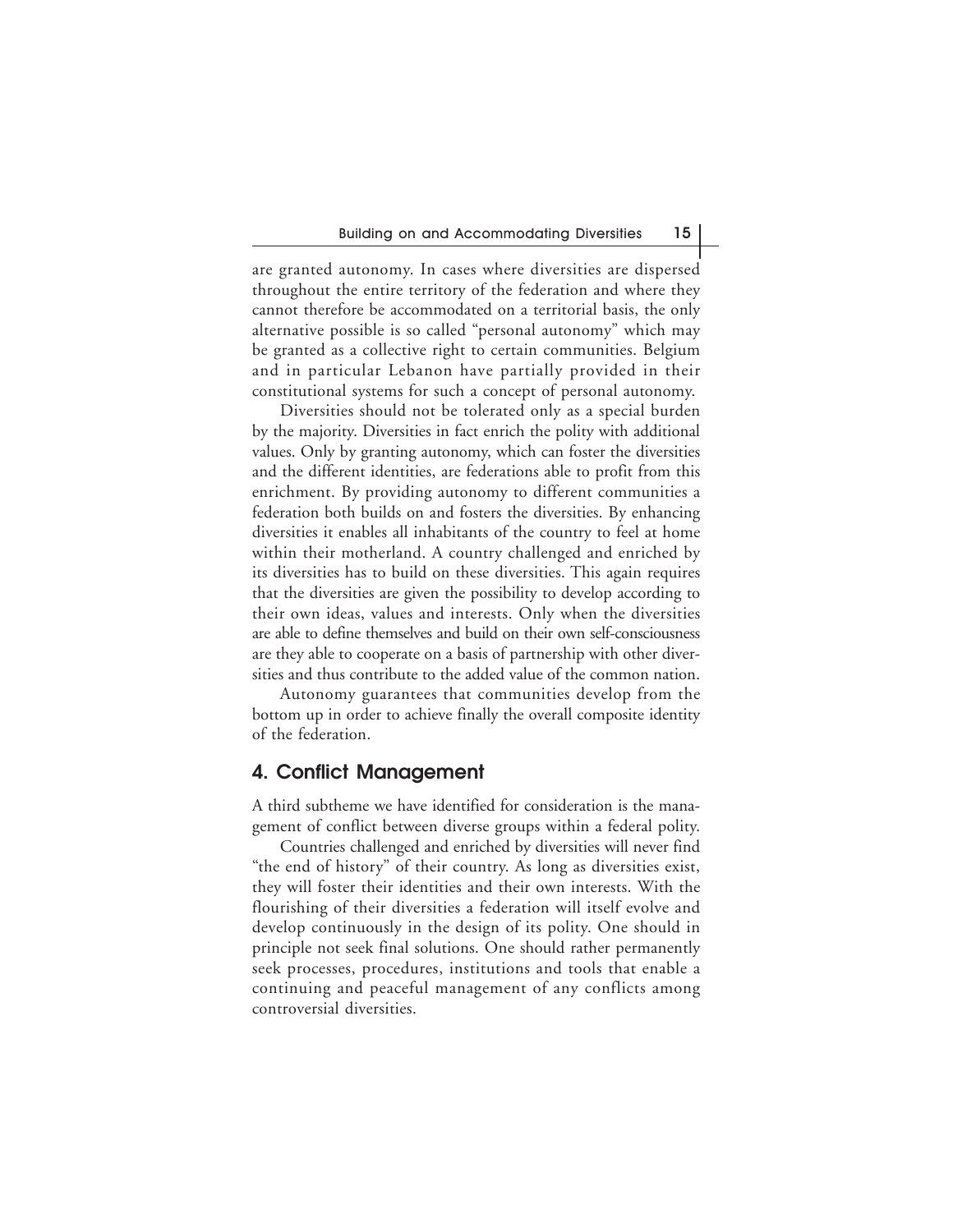#### 4.1 Purpose of Conflict Management

The main goal of the classical liberal state is liberty. The state has to provide security for the citizens in order to enable them to pursue their happiness in liberty. A state with diversities needs not only to seek individual liberty for all its citizens, but also to look for peace among the different diversities. Besides individual freedom, peace among communities is one of the main goals to seek in multicultural states. In order to promote peace among the different groups, federal political systems can provide special tools to facilitate the reduction of overpowering nationalism and emphasize multiple loyalties. Moderating nationalism is made possible by providing autonomy for the different communities on a territorial or a personal basis. The Swiss experience with direct democracy in addition reveals that decision-making through direct democracy in most cases moderates nationalism because often it is the political elites that foster nationalism. Voters are usually less induced by nationalistic feelings, tending to seek more their personal rather than ethnic interests. Party systems which avoid or prohibit parties from uniting along ethnic lines and which include different diversities within individual parties or coalitions are additional tools for reducing the intensity of the regional nationalism.

It is sometimes thought that emphasis on the cohesive and exclusive nation state is the only way to manage conflict among distinct groups. Cohesion can be fostered, however, by processes emphasizing inclusiveness of all the different diversities. This inclusiveness must be based on the values of justice, democracy, tolerance, respect of diversity and rule of law that are not only accepted by all different ethnic communities but that establish for all communities a new and stronger identity making possible a solidarity among the different communities.

#### 4.2 Institutions of Conflict Management

The usual institutions for conflict management are the judiciary, the legislature, the constitution-making power, and the executive and administrative institutions. These traditional conflict management institutions will only be useful for conflict management,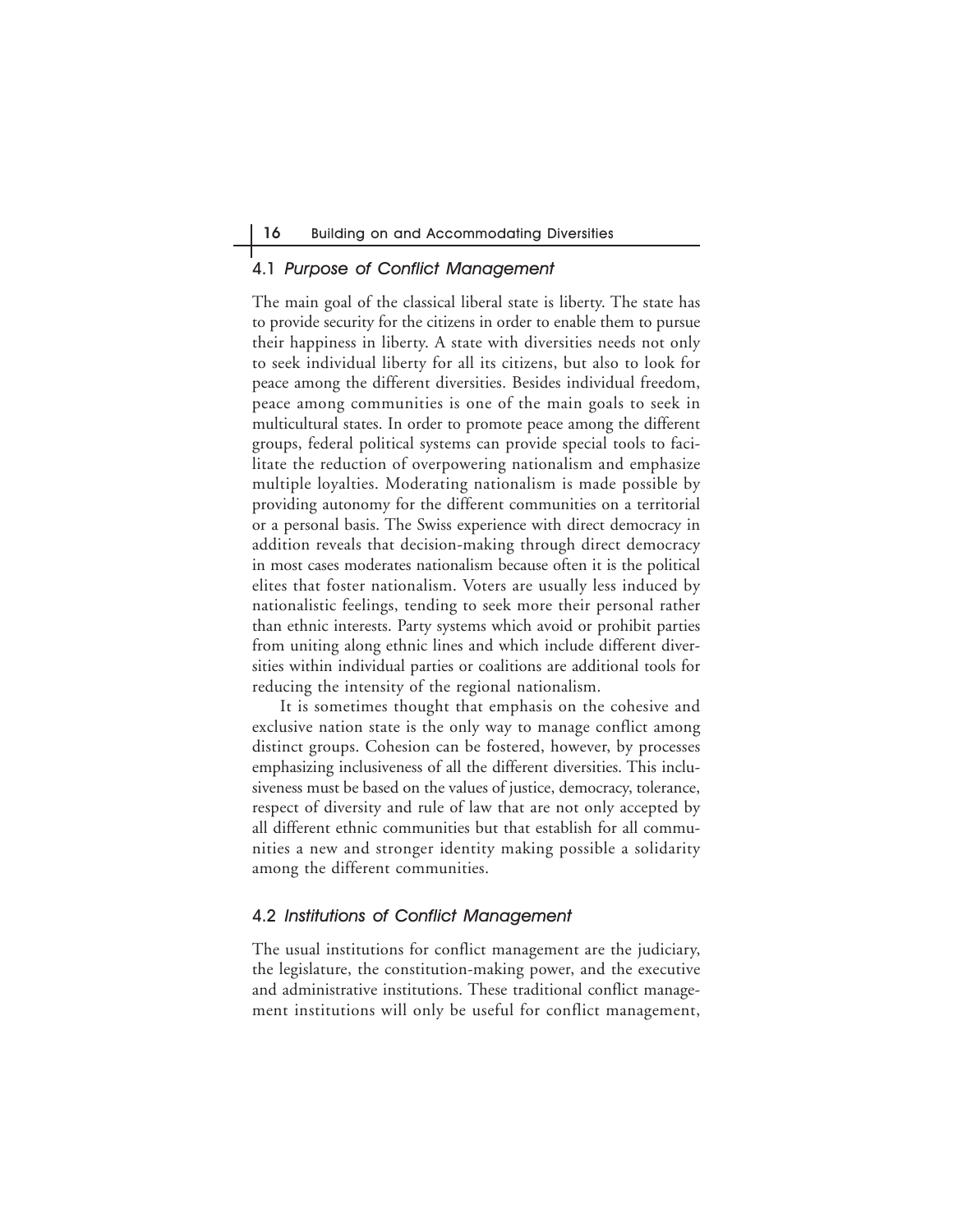however, if they are able to recognize and respect the vital interests of the different diversities. Special procedures within the legislature may be needed for such protection.

In order to enable the judiciary to respect the interests of different ethnicities there will need to be some constitutional guarantees such as group rights that can be applied to particular cases by the judiciary. Moreover the judiciary needs to be composed of judges representing the different communities to ensure confidence in the impartiality. In addition, a federal system may allow delegation to the constituent units of some of the organization of the courts, the appointment of the judges and their procedures in order to accommodate the different interests and traditions of different legal cultures.

On the level of the executive, the various diversities will also have to be somehow taken into account. In Belgium the executive cabinet is composed half of Flemish-speaking and half of Frenchspeaking members. In Switzerland the federal council as executive must be composed of seven equal members but with different language communities and regions being adequately represented.

One of the most challenging features with regard to accommodation of diversities is the police. In federal countries the police power can be delegated to the constituent units and within these it can again be delegated to autonomous municipalities. Where the police forces have to guarantee security among different communities they need to be composed of officers and ranks that belong to those different diversities in order to achieve credibility and trust among all the different communities.

Civil society needs to have the organizational tools that enable associations, parties, gender and professional groups such as labour unions that cut across the borders of the fragmentation within the polity. Furthermore, the civil society needs to enhance linkages and common values among the different groups. Thus it is most important that a federation promotes cross-cutting organizations and tries to prevent the sharp fragmentation of civil society along ethnic lines.

#### 4.3 Processes of Conflict Management

Delicate but important processes for conflict management are those procedures providing for shared-rule in decision-making. These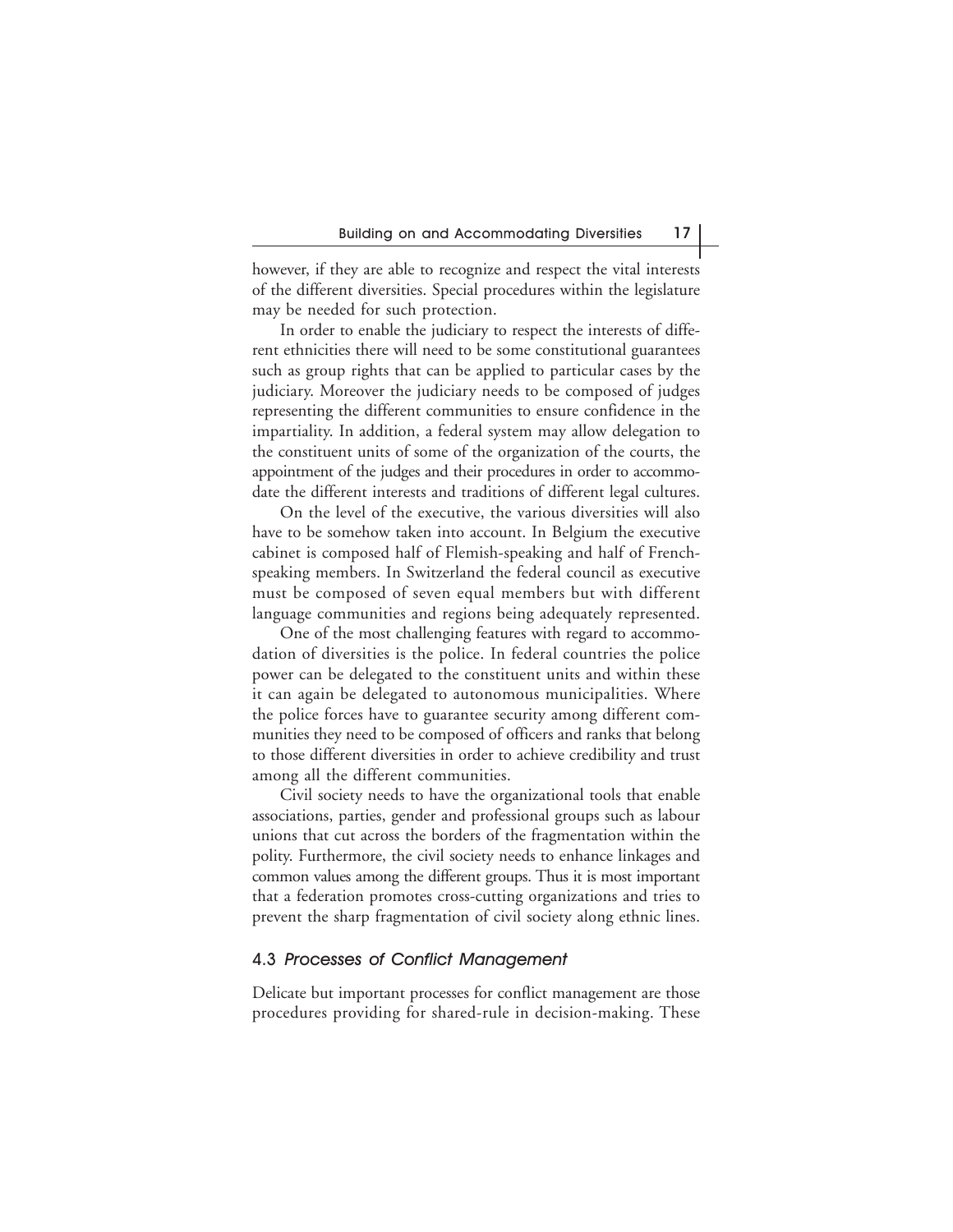include constitution-making and legislation, but one should not overlook procedures within the executive and its administration as well as within the judiciary. Shared-rule procedures will only contribute to peaceful conflict management if they have legitimacy and credibility among all the different communities. Such credibility depends on the fairness of the processes and the opportunities each group considers it has to convince other groups to support its interests. Where the vital interests of one of the communities are at stake, special procedures may be indispensable in order to give the concerned communities security that their minority position will be protected.

In Switzerland the consensus driven democracy has proved to be one of the most important tools for legitimate conflict management. As it is very difficult to convince the population to support a positive vote in a referendum, all major parties find it necessary to seek compromise in order to achieve a comprehensive majority in support of a referendum. Thus, indirectly direct democracy although majority based—forces the political elites to seek compromise and consensus.

As already mentioned with regard to law-making, the second chamber and its powers in relation to the primary federal chamber are of utmost importance. In addition to the legislative process in parliament, consultative procedures and hearings that would provide for all communities to present their specific interests within the law-making procedure are additional valuable tools. As a basic principle one should guarantee that the law-making processes are inclusive with regard to the diverse groups and even more so when they deal with law-making at the constitution making level.

The most difficult question with regard to the procedures of shared rule concerns decisions relating to categorical conflicts. These are conflicts which turn on an absolute either-or position where any kind of compromise is virtually excluded. In such cases often the vital interests of the different communities are at stake. Categorical conflicts may also involve issues with religious implications for instance in the field of criminal law. As long as the decision in such a conflict is not final and can be changed later with a newly convinced majority the issue is likely to be less explosive than when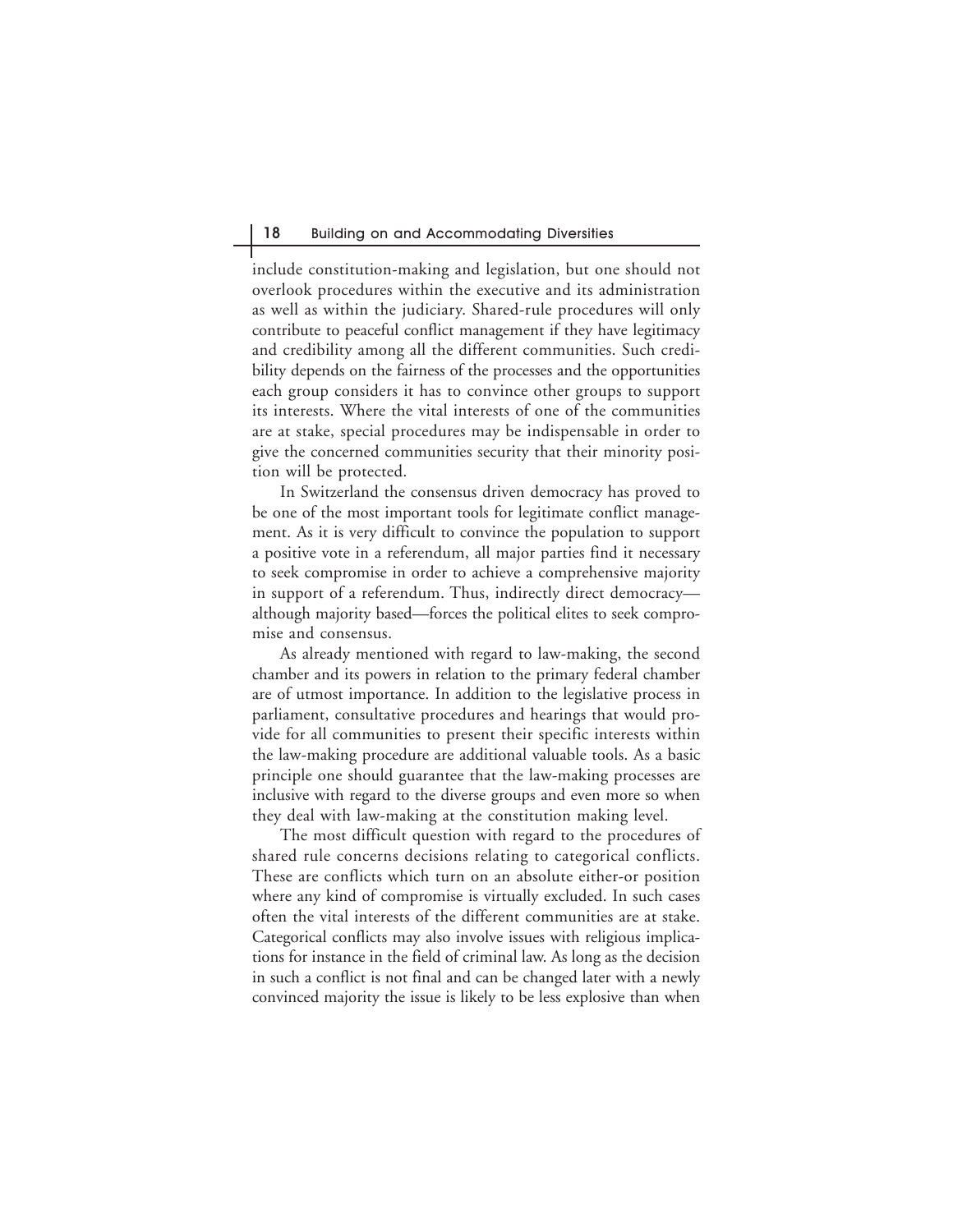the decision is irrevocable such as in the case of advocacy of secession. In such instances, it may be advisable to give all the small units the opportunity to take their decisions autonomously in order to avoid important minorities being finally overruled by a small majority.

In cases of categorical conflicts it may be possible to delegate the issue to the different autonomous constituent units if a solution at the federal level is not necessary. Then constituent units may decide for themselves on an issue in which their vital interests are involved. For instance in this way religious communities may have their own special criminal and family law, decide on religious holidays and provide special educational programs for their children without imposing these on the other constituent units.

## **5. Conclusions: Management and Accommodation**

Some of the issues that have been highlighted in this paper include: the dimensions of diversity, the legitimacy of states, autonomy in the context of nation and nation-building, interaction between autonomy and integration, and institutions and processes of conlict management. If the nation is an "imagined community" then the various diversities also have to be incorporated within the "composed nation". Difficulty arises when there are attempts to "manage" identities and when an "official nationalism" emanates from the nation state, serving not the people but the state structure. This difficulty can be overcome if the concerns of diverse groups are accommodated within concerns for the proper and just functioning of the state. Once the state is just in its treatment of the constituents of society, the latter are less likely to have difficulty in recognizing the legitimacy of the composed nation state. It is in this context that federalism can accommodate diversities and provide the mechanisms for achieving this.

Among the issues raised for consideration are several. How can the conscious policies of governance achieve legitimacy in diverse societies? How can we develop institutions that can accommodate different group identities? How can a federal system handle diver-